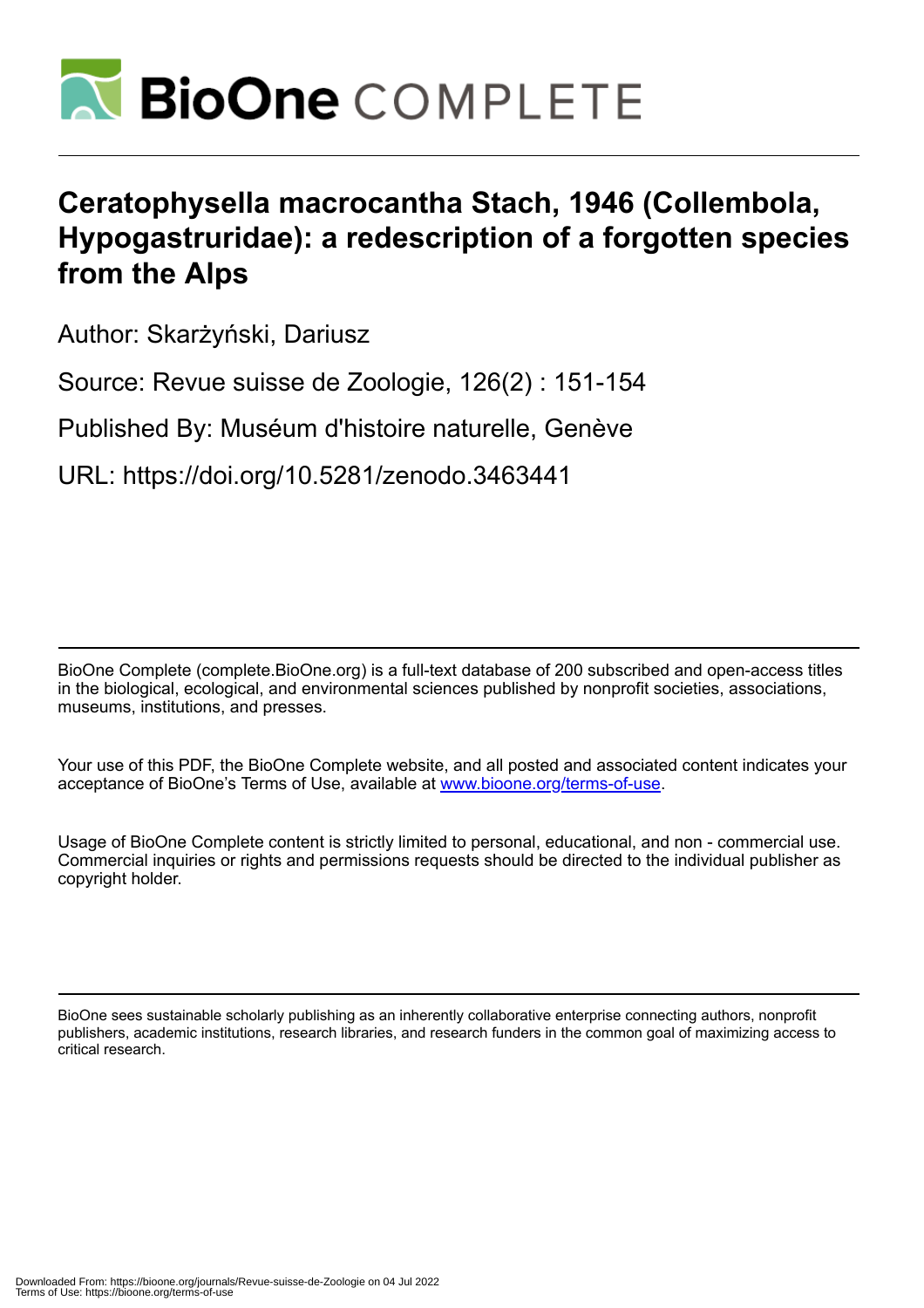## *Ceratophysella macrocantha* **Stach, 1946 (Collembola, Hypogastruridae): a redescription of a forgotten species from the Alps**

Dariusz Skarżyński

*Institute of Environmental Biology, University of Wrocław, Przybyszewskiego 65, 51-148 Wrocław, Poland. E-mail: dariusz.skarzynski@uwr.edu.pl*

**Abstract:** *Ceratophysella macrocantha* Stach, 1946 is redescribed on the basis of a syntype specimen from the Austrian Alps which is here designated as the lectotype. This species has the chaetotaxy of the type B and an empodium with a long filament. It is closely related to nine species/forms, two of which, *C. attenuata* Gisin, 1960 nec Cassagnau, 1959 from the Swiss Alps and *C. recta* Cassagnau, 1959 from the Pyrenees, are most similar.

**Keywords:** Taxonomy - springtails - Europe.

### **INTRODUCTION**

*Ceratophysella* Börner, 1932 is one of the most species-rich genera within the family Hypogastruridae. Unfortunately, some of the 138 species currently listed by Bellinger *et al.* (2019) are insufficiently known and there are doubts concerning their taxonomic status. One of these is *Ceratophysella macrocantha* Stach, 1946. This characteristic species, with a large body size and long anal spines, has been described by Stach (1946) on the basis of two specimens collected by Dr Herbert Franz in the Austrian Alps. This species has not been recorded ever since, and as a consequence our knowledge of its morphology is exclusively based on the original description. Unfortunately, Stach did not provide comprehensive information on chaetotaxy and some other morphological details, and therefore this species name, a possible synonym of *Ceratophysella scotica* (Carpenter & Evans, 1899), was not included in the most recent identification key of Palaearctic Hypogastruridae (Thibaud *et al*., 2004). An examination of the only syntype that remains in the collection of the Institute of Systematics and Evolution of Animals, PAS, Cracow, Poland (according to Wanda M. Weiner the second syntype is lost) allowed to redescribe *C. macrocantha*, designate a lectotype and discuss the taxonomic position of this species.

#### **MATERIAL AND METHODS**

The lectotype of *C. macrocantha* was cleared in Nesbitt's fluid (chloral hydrate, concentrated hydrochloric acid,

distilled water), slide-mounted in a mixed medium (distilled water, gum arabic, glycerol, chloral hydrate), and studied using a Nikon Eclipse E600 phase contrast microscope. Figures were drawn using a camera lucida. Terminology in the description follows that given in Babenko *et al.* (1994) and Thibaud *et al.* (2004).

#### **TAXONOMIC PART**

#### *Ceratophysella macrocantha* **Stach, 1946** Figs 1-8

**Type material:** Female lectotype, designated here, previously in alcohol, now mounted on permanent slide, deposited in the Institute of Systematics and Evolution of Animals, PAS, Cracow, Poland; Styrian Alps, Buchau, east ridge, about 850 m asl., in beech forest on the south slope; 21 October 1941; leg. H. Franz.

**Diagnosis:** Body size large. Tegumental granulation fine and uniform. Chaetotaxy of the type  $B$ , setae p, on abdominal tergum IV absent. Antennal segment IV with trilobed apical vesicle, 7 cylindrical sensilla and about 18 slightly modified sensilla in ventral field. Eversible sac between antennal segments III and IV weakly developed. Head of maxilla with lamella 1 protruding beyond the teeth and broadened at the tip. Outer maxillary lobe with two sublobal hairs. Empodial appendage with apical filament reaching tip of claw. Dens with 7 unmodified setae, mucro slender, spoonlike at tip, with low outer lamella. Anal spines long colourless.

Manuscript accepted 17.04.2019 DOI: 10.5281/zenodo.3463441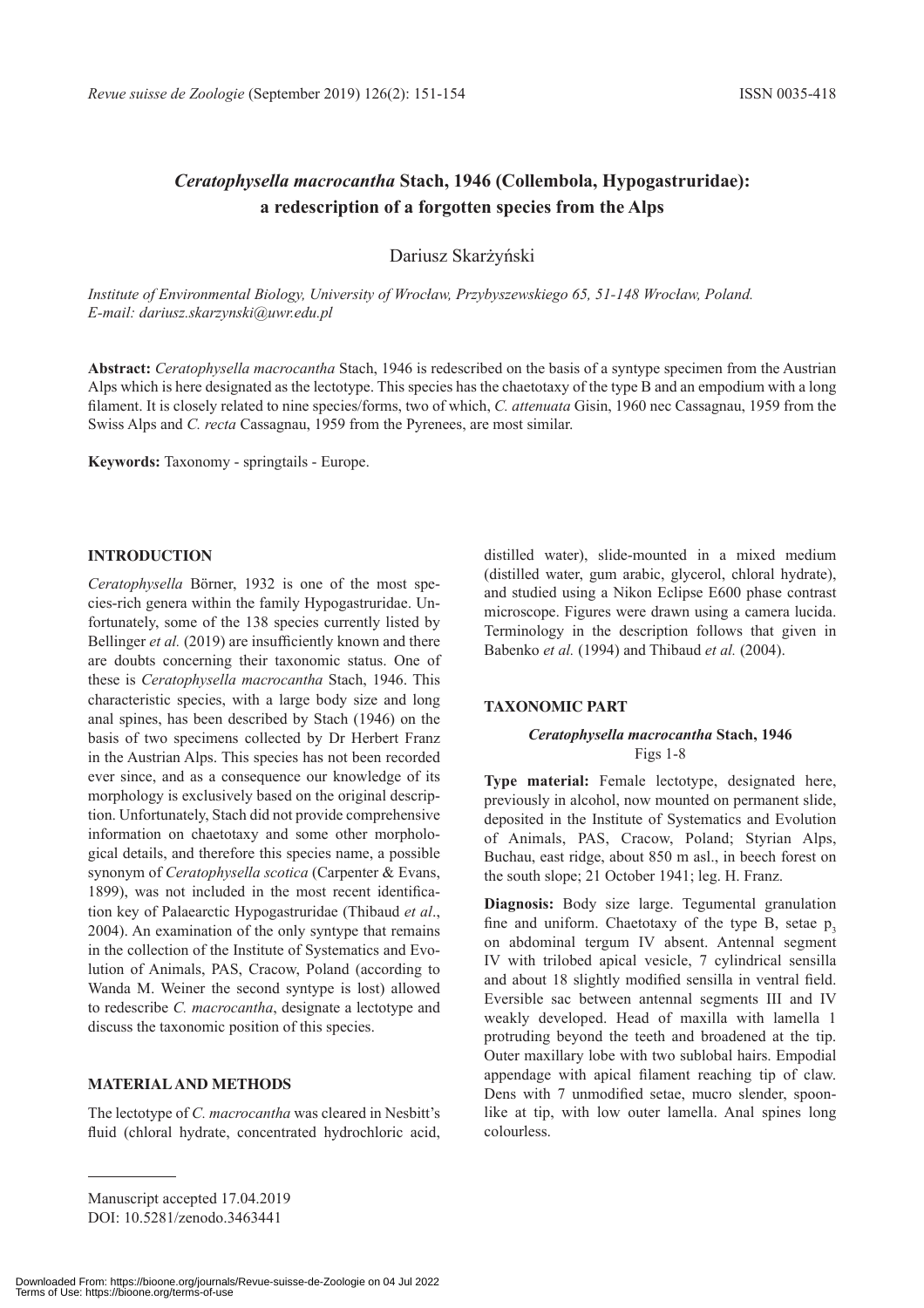**Redescription:** Body length 2.4 mm. Colour (in alcohol) mostly dark blue, ventrally paler. Tegumental granulation fine and uniform, 27 granules between widely spaced macrosetae  $p_1$  on abdominal tergum V (Fig. 6).

Arrangement of setae on head typical for the genus, spinelike setae absent. Dorsal chaetotaxy of type B (Figs 5-6). Thoracic tergum II with setae  $m_3$  and  $m_4$  present, setae  $a_2$ similar to  $a_3$ . Setae  $p_1$  on abdominal tergum IV developed as macrosetae,  $p_2$  as microsetae, setae  $p_3$  absent, additional setae  $m_2$  present. Abdominal tergum V with long a-setae, setae  $p_2$  present. Differentiation of dorsal setae into micro- and macrosetae distinct. Setae long (ratio  $p_s$  macrosetae on abdominal tergum II/inner edge of claws  $III = 1.7$ ), straight, pointed at tips and slightly serrate. Body sensilla (s) relatively long, but mostly shorter than macrosetae (only on abdominal tergum V slightly longer). Microsensilla (ms) on thoracic tergum II present (Fig. 5). Subcoxae I, II, III with 1, 2, 3 setae, respectively.

Antennal segment IV with trilobed apical vesicle, subapical organite (or), microsensillum (ms), 7 (2 lateral, 5 dorsal) cylindrical, subequal sensilla and about 18 thin, slightly curved and blunt-tipped sensilla in ventral field (Fig. 1 and Stach, 1946: pl. II, fig. 1). Antennal segment III organ with two long (lateral) and two short (internal) curved sensilla (Fig. 1). Microsensillum on antennal segment III present. Eversible sac between antennal segments III and IV present but weakly developed. Antennal segment I with 7 setae.

Ocelli:  $8 + 8$ . Postantennal organ 2.6 times as large as single ocellus; the former with four lobes, its anterior pair larger than posterior pair. Accessory boss present (Fig. 2).

Labrum with 5, 5, 4 setae; 4 prelabrals present. Maxillary head (not well visible) as in Figs 3 and 4. Lamella 1 broadened at tip, protruding beyond teeth. Outer maxillary lobe with two sublobal hairs. Labium hardly visible.

Tibiotarsi I, II, III with 19, 19, 18 setae, respectively. Tenent hairs a little shorter than inner edge of claws, pointed. Claws with inner tooth and a pair of lateral teeth. Empodial appendage with broad lamelliform base and filiform apex reaching tip of claw  $(Fig. 7)$ .

Ventral tube with  $4 + 4$  setae. Furca well developed. Ratio dens + mucro/inner edge of claw III = 2.2, ratio  $dens/mu$ cro = 2.1. Dens with uniform fine granules and 7 unmodified dorsal setae (basal macroseta slightly exceeding half of dens length). Mucro slender, spoonlike at tip, with low but distinct outer lamella (Fig. 8). Retinaculum with  $4 + 4$  teeth.

Anal spines long (1.4 times as long as inner edge of claws III), slightly curved, situated on basal papillae, unpigmented (Fig. 6).

**Remarks:** *Ceratophysella macrocantha*, having chaetotaxy of the type B and an empodium with a long filament, is similar to six European species/forms of the *armata* group: *C. attenuata* Gisin, 1960 nec Cassagnau, 1959 (Swiss Alps, from cave), *C. lawrencei* Gisin, 1963 (Alps, Appenines, Carpathians), *C. penicilifer* Cassagnau, 1964 (France - Massif Central), *C. recta* Cassagnau, 1959 (Pyrenees), *C. scotica* (Carpenter & Evans, 1899) (Belarus, Germany, Great Britain, Ireland, Norway, Poland, Ukraine) and *C. tergilobata* (Cassagnau, 1954) (Mediterranean), and also to three Asian species: *C. empodialis* Babenko *et al*., 1994 (Russia - Far East), *C. liguladorsi* Lee, 1974 (Korea, China, Russia - Southern Sachalin, Indonesia) and *C. paraliguladorsi* Nguyen, 2001 (Vietnam) (see Gisin, 1960; Babenko *et al.*, 1994; Thibaud *et al*., 2004; Nguyen, 2001; Skarżyński, 2006).

*Ceratophysella tergilobata*, *C. liguladorsi* and *C. paraliguladorsi* can be easily distinguished from *C. macrocantha* by the presence of a characteristic medial spine-like integumentary projection between the bases of setae  $p_1$  on abdominal tergum V. Easy to distinguish are also *C. lawrencei* and *C. scotica* (integument with fields of coarse granules), *C. penicilifer* (six setae on dens, filament of empodium split into three or four branches) and *C. empodialis* (boat-like mucro as typical for the genus).

Closest to *C. macrocantha* (probably conspecific) seem to be *C. recta* and *C. attenuata*. Both differ from the species redescribed here in subtle characters. The first of the above-mentioned has a simple apical vesicle on antennal segment IV, the filament of the empodium  $\frac{3}{4}$ the length of the inner edge of the leg claws, the mucro is almost without an outer lamella and the tenent hairs on the tibiotarsi are clearly longer than the claws. *Ceratophysella attenuata*, of which I examined four specimens (3 females, 1 male on one slide labelled by Gisin: *Ceratophysella attenuata*, Fikenloch, cave near Jochpass, canton Obwald, central Switzerland, 2450 m asl., 18.08.1959, leg. M.M. Aellen, Roth and Strinati, deposited at the Muséum d'histoire naturelle in Geneva, Switzerland), differs from *C. macrocantha* by a shorter filament of the empodium  $\frac{3}{4}$  the length of the inner edge of the claws), by a lower outer lamella on the mucro and by characters which can be the result of evolution in an isolated cave system: very long macrosetae (ratio  $p<sub>s</sub>$ )

Figs 1-8. *Ceratophysella macrocantha* Stach, 1946. (1) Chaetotaxy of antennal segments III and IV, dorsal side. (2) Postantennal organ and adjacent ocelli. (3) Maxillary head, dorsal side. (4) Maxillary head, ventral side. (5) Chaetotaxy of thoracic tergum II. (6) Chaetotaxy of abdominal terga III-VI. (7) Claw III with empodial appendage. (8) Dens and mucro of furca. Scale lines: 1-2; 3-4; 5-6; 7-8 to same scale. Abbreviations: or - subapical organite on antennal segment IV; ms - microsensillum;  $a_1, a_2, a_3$  - setae of a-row;  $m_2, m_3, m_4$  - setae of m-row;  $p_1, p_2, p_4$  - setae of p-row; s - body sensilla; 1, 2, 3, 4, 5, 6 - maxillary lamellae. The longitudinal axis of the body is indicated by a broken line.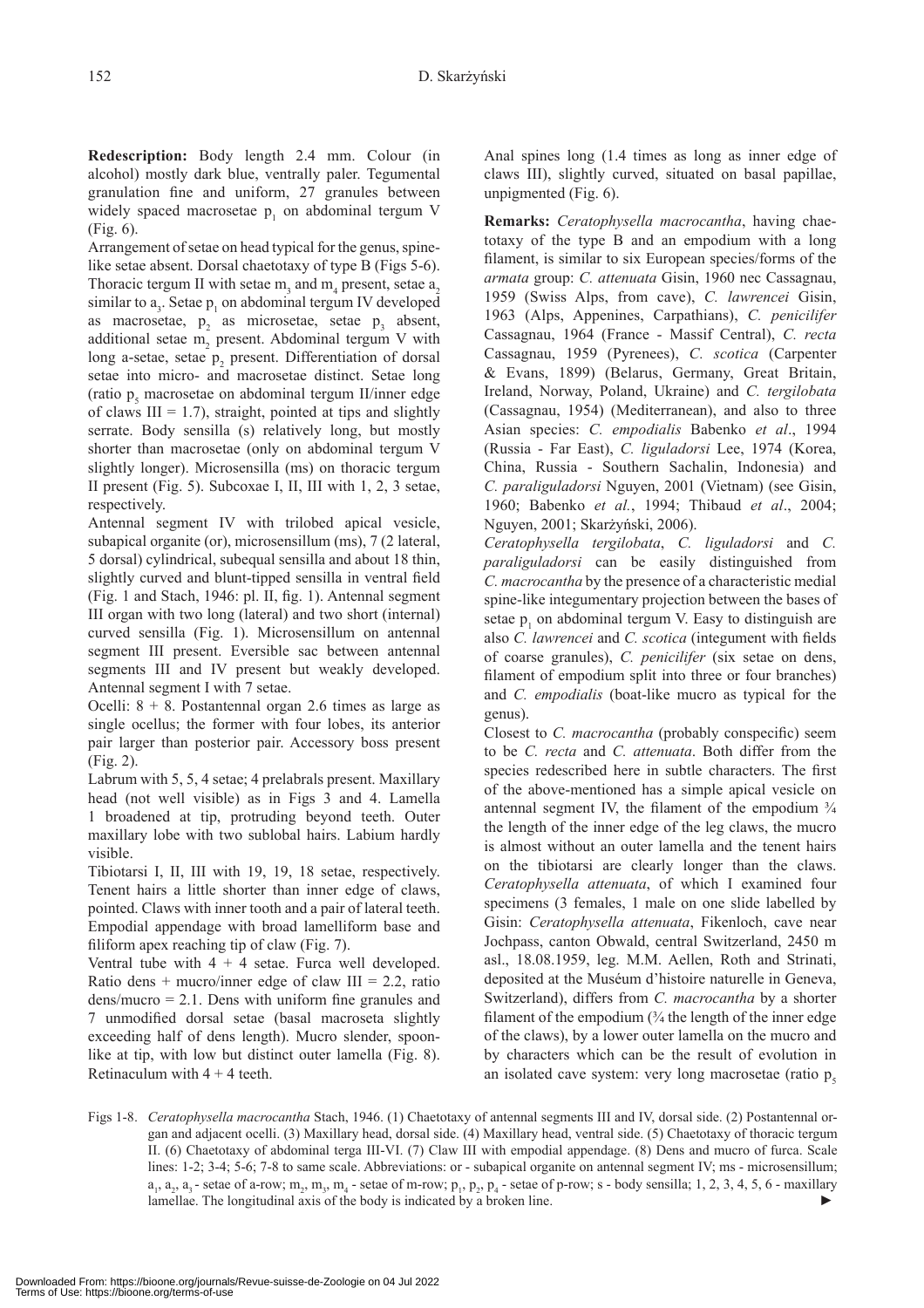